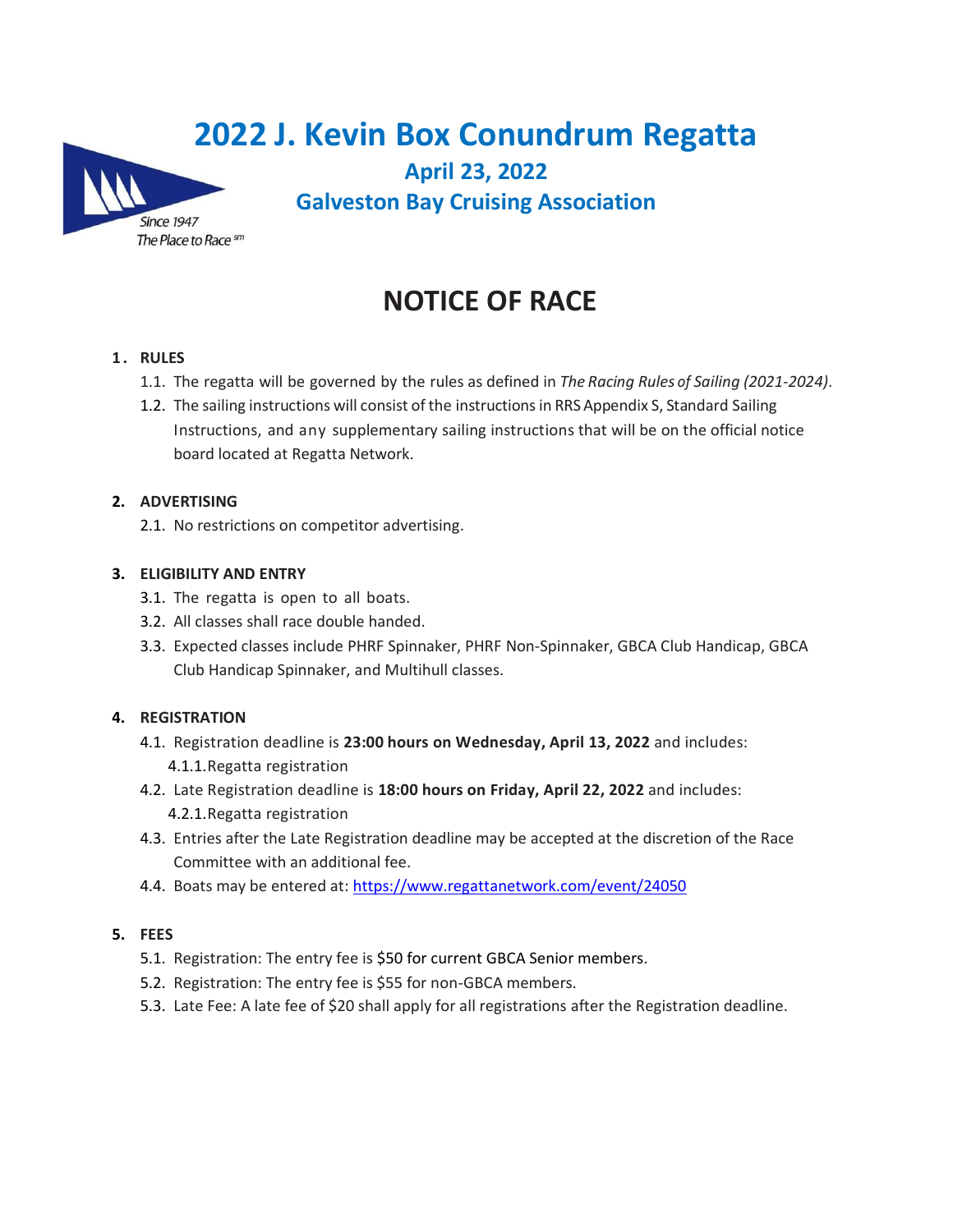## **6. SCHEDULE**

| Wednesday April 13 <sup>th</sup>  | 23:00 hours           | <b>Registration Deadline</b>                                                                   |
|-----------------------------------|-----------------------|------------------------------------------------------------------------------------------------|
| Wednesday, April 20 <sup>th</sup> | 18:00 hours           | Classes are formed                                                                             |
| Friday, April 22nd                | 19:00 hours           | Skipper's Meeting at GBCA<br>clubhouse                                                         |
| Saturday, April 23rd              | 11:00 hours           | <b>Pursuit Start - Detailed</b><br>times/instructions provided<br>in the Sailing Instructions. |
| Saturday, April 23rd              | 19:00 hours (approx.) | Social - GBCA Clubhouse                                                                        |

#### 6.1. Number of races

6.1.1.All classes are intended to complete one race.

### **7. MEASUREMENT**

7.1. Each handicap monohull boat shall have a valid rating certificate.

## **8. SAILING INSTRUCTIONS**

8.1. The sailing instructions will be available after Friday, April 22<sup>nd</sup> 16:00 hours on at : <https://www.regattanetwork.com/event/24050>

## **9. VENUE**

9.1. The racing area shall be in Galveston Bay, between the Houston Ship Channel, the Bayport Ship Channel and the shoreline between Eagle Point and Red Bluff.

### **10. COURSES**

10.1. All classes will sail distance-based courses around fixed marks in Galveston Bay.

## **11. PENALTY SYSTEM**

- 11.1. The Scoring Penalty, RRS 44.3, will apply.
- 11.2. Decisions of the protest committee will be final as provided in RRS 70.5.

### **12. SCORING**

- 12.1. The scoring system will be low point as stated in RRS 90.3.
- 12.2. One race is required to be completed to constitute a regatta.

### **13. SUPPORT BOATS**

13.1. Support boats shall be marked with a GBCA burgee.

### **14. RADIO COMMUNICATION**

14.1. Except in emergencies or to avoid collision a boat that is racing shall not communicate either by voice or data systems, information regarding wind, current, course, speed or any other